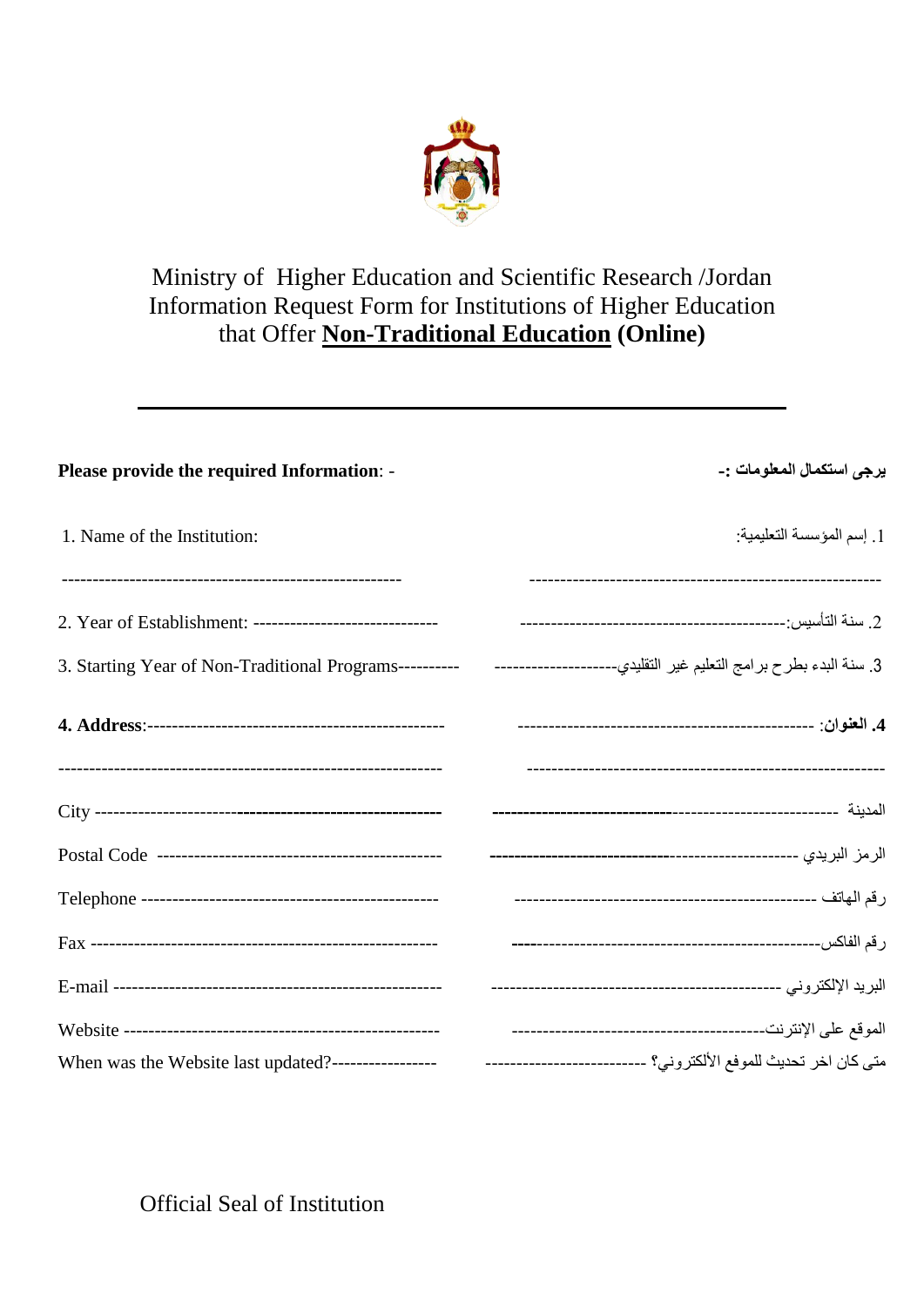| <b>5.</b> Is Your Institution:<br>Regional<br>Public<br>Private                                                                                                                                                   | 5. هل الموسسة التعليمية:<br>أقليمية   |
|-------------------------------------------------------------------------------------------------------------------------------------------------------------------------------------------------------------------|---------------------------------------|
| 6. Name of the Authority Supervising your Institution:                                                                                                                                                            | 6. أسم  الجهة المشرفة على الموسسة:    |
| 7. هل المؤسسة معترف بها من الجهة المختصـة عن التعليم العالي     7. Is your institution recognized by the recognition<br>competent authority in the country in which it is                                         | في الدولة التي توجد فيها؟             |
| located?<br>Yes<br>$No_$                                                                                                                                                                                          |                                       |
| إذا كانت الأجابـة نعم، يرجى إرفـاق كتـاب الاعتراف بالمؤسسـة من If yes, please attach a duly certified letter of recognition<br>الجهة المختصـة مصدق حسب الأصول ِ الصول .                                           |                                       |
| 8. هل يوجد نظام متبع للإعتمـاد و ضمان الجودة في الدولــة التـي    8. Is there a system of accreditation and quality<br>assurance in the country in which your Institution<br>is located?<br>Yes<br>N <sub>0</sub> | توجد فيها المؤسسة؟                    |
| إذا كانت الأجابة نعم، يرجى إرفاق كتاب الاعتماد من الجهة المختصــة If yes, please attach a duly certified letter of accreditation<br>مصدق حسب الأصول                                                               |                                       |
| 9. Admission requirements for all degrees:                                                                                                                                                                        | 9. شروط القبول لجميع الدرجات العلمية: |
| Bachelor:                                                                                                                                                                                                         | البكالوريوس:                          |
|                                                                                                                                                                                                                   |                                       |
|                                                                                                                                                                                                                   |                                       |
|                                                                                                                                                                                                                   |                                       |
| <b>Higher Diploma:</b>                                                                                                                                                                                            | الدبلوم العالبي <u>:</u>              |
|                                                                                                                                                                                                                   |                                       |
|                                                                                                                                                                                                                   |                                       |
|                                                                                                                                                                                                                   |                                       |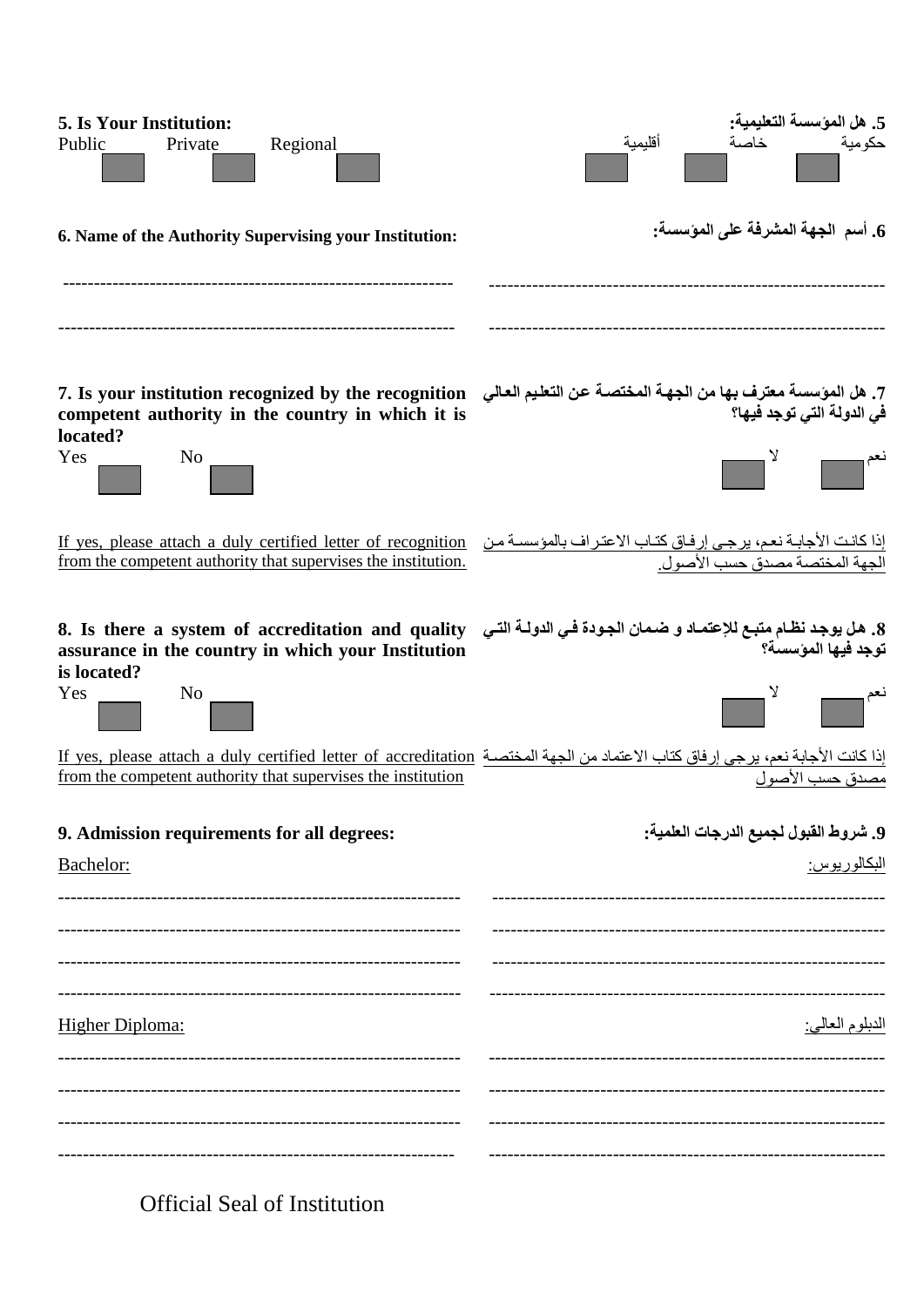| Master:                                                                                                                                                                                                 | الماحستد ·                                                                                                    |
|---------------------------------------------------------------------------------------------------------------------------------------------------------------------------------------------------------|---------------------------------------------------------------------------------------------------------------|
|                                                                                                                                                                                                         |                                                                                                               |
|                                                                                                                                                                                                         |                                                                                                               |
|                                                                                                                                                                                                         |                                                                                                               |
| Doctorate:                                                                                                                                                                                              | الدكتوراه:                                                                                                    |
|                                                                                                                                                                                                         |                                                                                                               |
|                                                                                                                                                                                                         |                                                                                                               |
|                                                                                                                                                                                                         |                                                                                                               |
|                                                                                                                                                                                                         |                                                                                                               |
|                                                                                                                                                                                                         |                                                                                                               |
|                                                                                                                                                                                                         |                                                                                                               |
|                                                                                                                                                                                                         |                                                                                                               |
| 13. هل لكل مـادة تُـدرس بالوسـائل الإلكترونيـة عضـو هيئـة تـدريس    14. Does each course to be taught via electronic means<br>have a specialized member of the teaching staff?<br>Yes<br>N <sub>0</sub> | متخصص؟<br>γ<br>نعم سيست                                                                                       |
| What qualifications does such member have in order to be<br>able to handle the teaching process via electronic means?                                                                                   | ما هي المؤ هلات المتوفرة في عضو  هيئة التدريس ليتمكن من التعامل<br>مع عملية التدريس عبر الوسائل الإلكتر ونية؟ |
| 14. Are there identical sets of servers located in و 14. Are there identical sets of servers located in<br>different geographical locations or are they in the<br>same place?                           | اماكن مختلفة جغرافيا أم في نفس المكان؟                                                                        |
|                                                                                                                                                                                                         |                                                                                                               |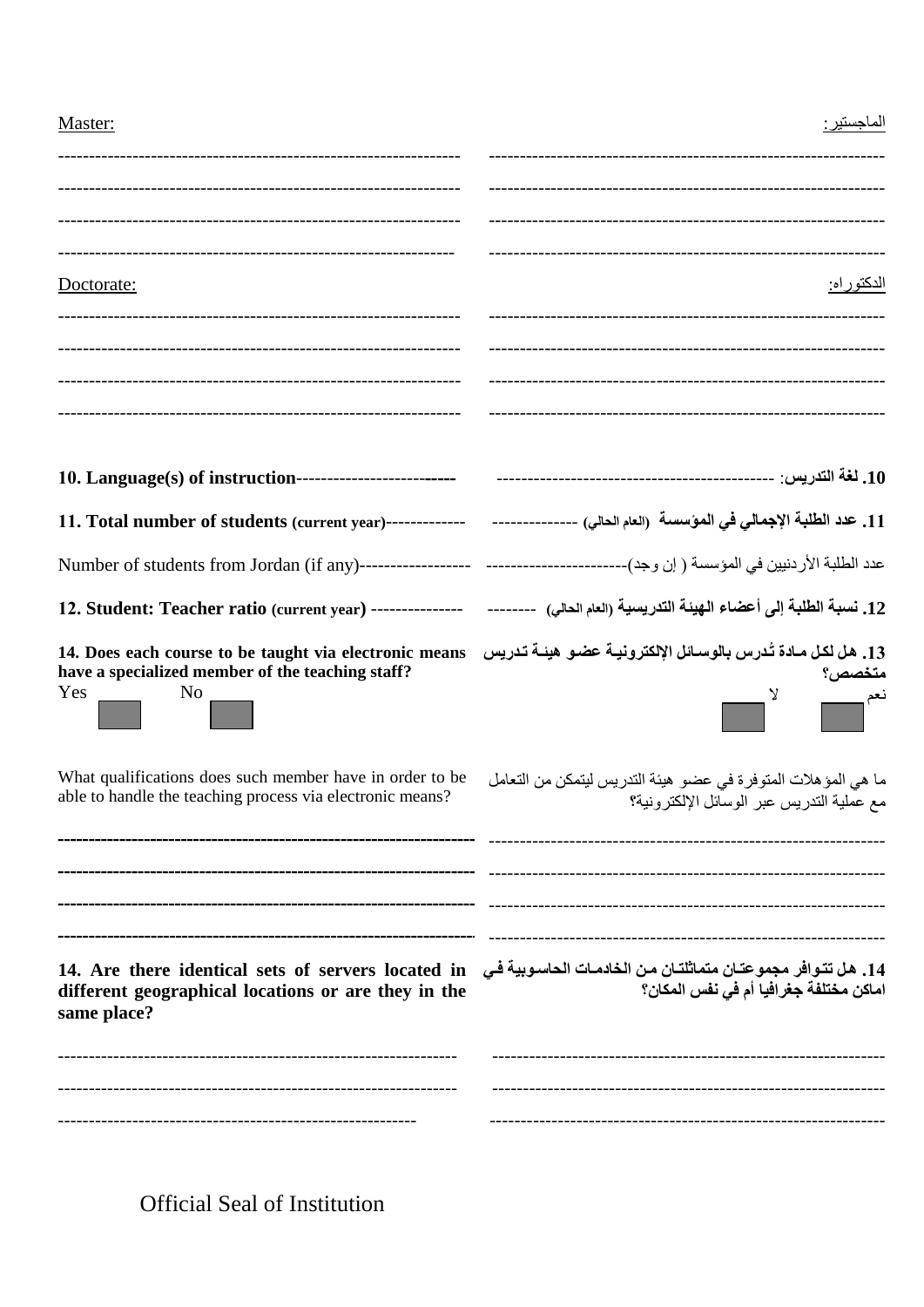ما نوع البيانات و المعلومات و المواد التعليمية المخُزنة في كل خادم What sort of data, information, and teaching materials is stored on each server? حاسوبي ( Server)؟ 15. System of education in your Institution: 15. نظام التدريس في المؤسسة: سنوات در اسية Years فصول در اسبة **Semesters** ساعات معتمدة Credit hours إذا كان نظام التدريس ساعات معتمدة فما هو عدد الساعات الدراسية - If the sysytem of education is credit hours, what is the

allowed number for students per semester:

16. What are the faculties in your Institution? and what are the departments related to each faculty? (Use extra paper if needed while indicatining the question).

16. ما هي الكليات التابعة للمؤسسة؟ و الأقسام التابعة لكل كلية؟ (استخدم أوراق إضافية إذا دعت الحاجة مع الإشارة للسؤال )

المسموح بها للطالب في الفصل الواحد:

| الكلية         | الأقسام التابعة للكلية     |
|----------------|----------------------------|
| <b>Faculty</b> | <b>Related departments</b> |
|                |                            |
|                |                            |
|                |                            |
|                |                            |
|                |                            |
|                |                            |
|                |                            |
|                |                            |
|                |                            |
|                |                            |
|                | ----------------------     |
|                |                            |
|                |                            |
|                |                            |
|                |                            |
|                |                            |
|                |                            |
|                | -----------------          |
|                |                            |
|                |                            |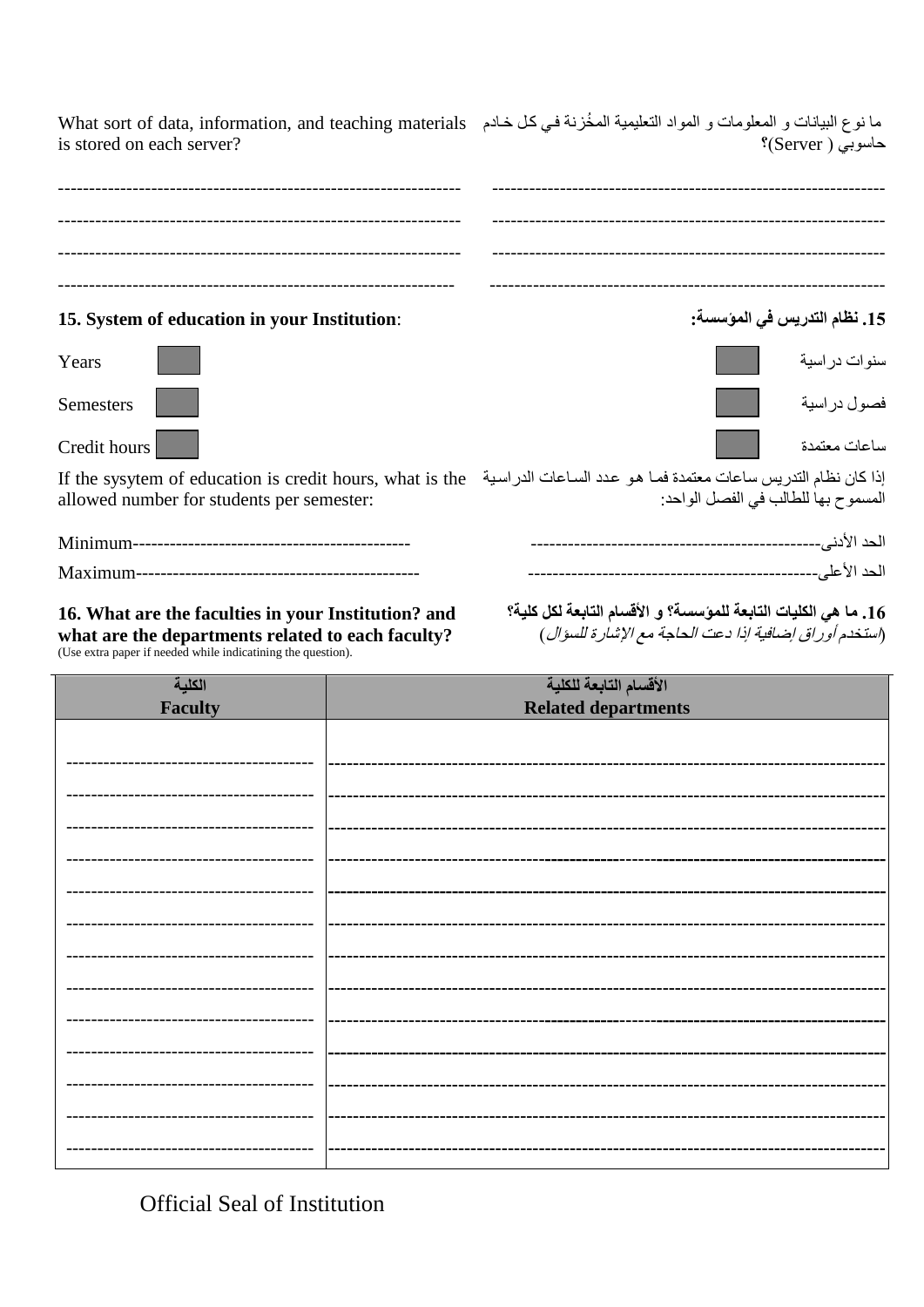major)

17. التخصصــات والـدرجات العلميـــة التــي تمنحهــا الموّسســـة ومــدة 17. Majors and degrees awarded & duration of study<br>الدراسة لكل منها:- (يرجى إرفاق الخطة الدراسية لكل تخصص). for each major: (please attach the

| التخصص                            | الدرجة الممنوحة          | عدد الساعات         | عدد الفصول        | عدد السنوات           |
|-----------------------------------|--------------------------|---------------------|-------------------|-----------------------|
| Major                             | Degree Awarded           | <b>Credit Hours</b> | <b>Semesters</b>  | Years                 |
|                                   |                          |                     |                   |                       |
|                                   |                          |                     |                   |                       |
| ------------------                |                          | ---------------     | ----------------- |                       |
| --------------------------------- | -----------------------  | -----------------   | ----------------- | -------------------   |
| --------------------------        | ------------------------ | -----------------   | ----------------- |                       |
| -----------------                 |                          | ---------------     | ---------------   |                       |
|                                   |                          |                     |                   |                       |
| --------------------              |                          | -----------------   | ----------------- | ----------------      |
| ----------------------------      | ------------------------ |                     | ----------------- | -------------------   |
|                                   |                          |                     |                   |                       |
| --------------------              | -----------------------  | -------------       | ---------------   | -----------------     |
| ------------------------------    | ----------------------   | -----------------   | ----------------- | --------------------- |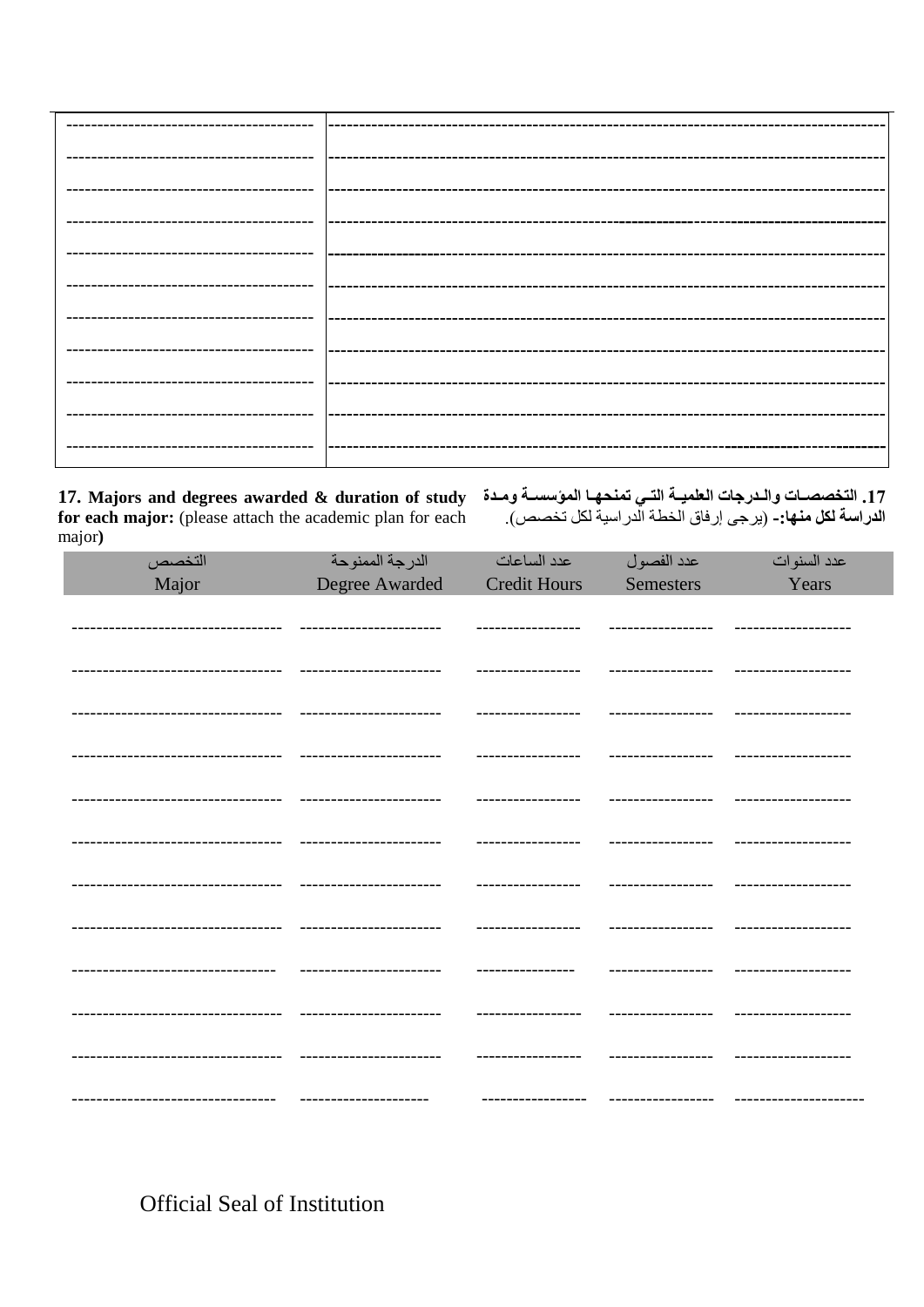| Does your institution offer any of the following<br>majors via electronic means :<br>Medicine $\blacksquare$<br>Dentistry $\Box$                                                                                     | هـل تطــرح الموّسســـة أي مـــن هــذه التخصصـــات عبــر الوســـائل<br>الإلكترونية:<br>طب الأسنان∏<br>الطب ∏                                                                                                                                                |
|----------------------------------------------------------------------------------------------------------------------------------------------------------------------------------------------------------------------|------------------------------------------------------------------------------------------------------------------------------------------------------------------------------------------------------------------------------------------------------------|
| Pharmacy $\Box$<br><b>Nursing</b>                                                                                                                                                                                    | التمريض<br>الصيدلة■                                                                                                                                                                                                                                        |
| Engineering $\Box$<br><b>Medical Laboratory</b>                                                                                                                                                                      | المختبر ات الطبية<br>الهندسة [[                                                                                                                                                                                                                            |
| Veterinary Medicine Applied/Allied Sciences                                                                                                                                                                          | الطب البيطري المعلول التطبيقية أو المساندها                                                                                                                                                                                                                |
| العلوم الأساسية ( فيزياء، كيمياء، أحياء، أو أي علوم أخرى نحتاج إلى   Basic Sciences (physics, chemistry, biology<br>that<br>need laboratories<br>sciences<br>and<br>practical<br>application                         | مختبرات أو تطبيق عملي                                                                                                                                                                                                                                      |
| Can graduates of professional degrees of Medicine,<br>Pharmacy and Engineering faculties practice their<br>profession?                                                                                               | هل يسمح لخريجي التخصصات المهنية من هذه المؤسسـة من كليـة<br>(الطب والهندسة والصيدلة) بمزاولة المهنة؟                                                                                                                                                       |
| Yes<br>N <sub>0</sub>                                                                                                                                                                                                |                                                                                                                                                                                                                                                            |
| 18. Transferring system for students from other<br>institutions to your institution:                                                                                                                                 | 18. نظام إنتقال الطلبة من موسسات تعليمية أخرى إلى الموسسة:                                                                                                                                                                                                 |
| Are students who studied by correspondence allowed                                                                                                                                                                   | هل يسمح للطلبة الدارسين بطريقة الانتساب بالانتقال الى مؤسستكم؟                                                                                                                                                                                             |
| to pursue their degree studies in your Institution?<br>Yes<br>N <sub>0</sub>                                                                                                                                         |                                                                                                                                                                                                                                                            |
| هل يسمح للطلبة الدارسين بطريقة الدراسة عن بعد بالانتقال الى   Are students who studies via distance learning allowed<br>to pursue their studies in your Institution?<br>Yes<br>N <sub>0</sub>                        | مؤسستكم؟<br>نعم سي                                                                                                                                                                                                                                         |
| What<br>number<br>the<br>maximum<br>1S<br>الدراسية التي يمكن احتسابها للطلبة المنتقلين من مؤسسات أخرى إلى mours/years/semesters that can be transferred to your<br>institution for students from other institutions? | ما هـو الحـد الأقصـي مـن السـاعات المعتمـدة/ السـنوات/ الفصـول of credit<br>مؤسستكم للتخرج منها؟                                                                                                                                                           |
| هل تقبل المؤسسة التعليمية حملة الدبلوم المتوسط ( سنتان بعد الثانوية   Does your Institution accept the community college<br>graduates?                                                                               | العامة)؟                                                                                                                                                                                                                                                   |
| Yes<br>No                                                                                                                                                                                                            | $\begin{array}{ c c } \hline \quad \quad & \end{array}$ المسلم المسلم المسلم المسلم المسلم المسلم المسلم المسلم المسلم المسلم المسلم المسلم المسلم المسلم المسلم المسلم المسلم المسلم المسلم المسلم المسلم المسلم المسلم المسلم المسلم المسلم المسلم المسل |
| If yes<br>- Are there specific requirements for community<br>college graduates (such as passing the comprehensive<br>exam for Jordanians)                                                                            | إ <u>ذا كانت الإجابة بنعم</u><br>- هـل يشـترـط اجتيــاز  امتحــان معــين( مثــل- الامتحــان الشـــامل<br>بالنسبة للطلبة الأردنيين)- قبل قبولهم؟                                                                                                            |
| N <sub>0</sub><br>Yes                                                                                                                                                                                                |                                                                                                                                                                                                                                                            |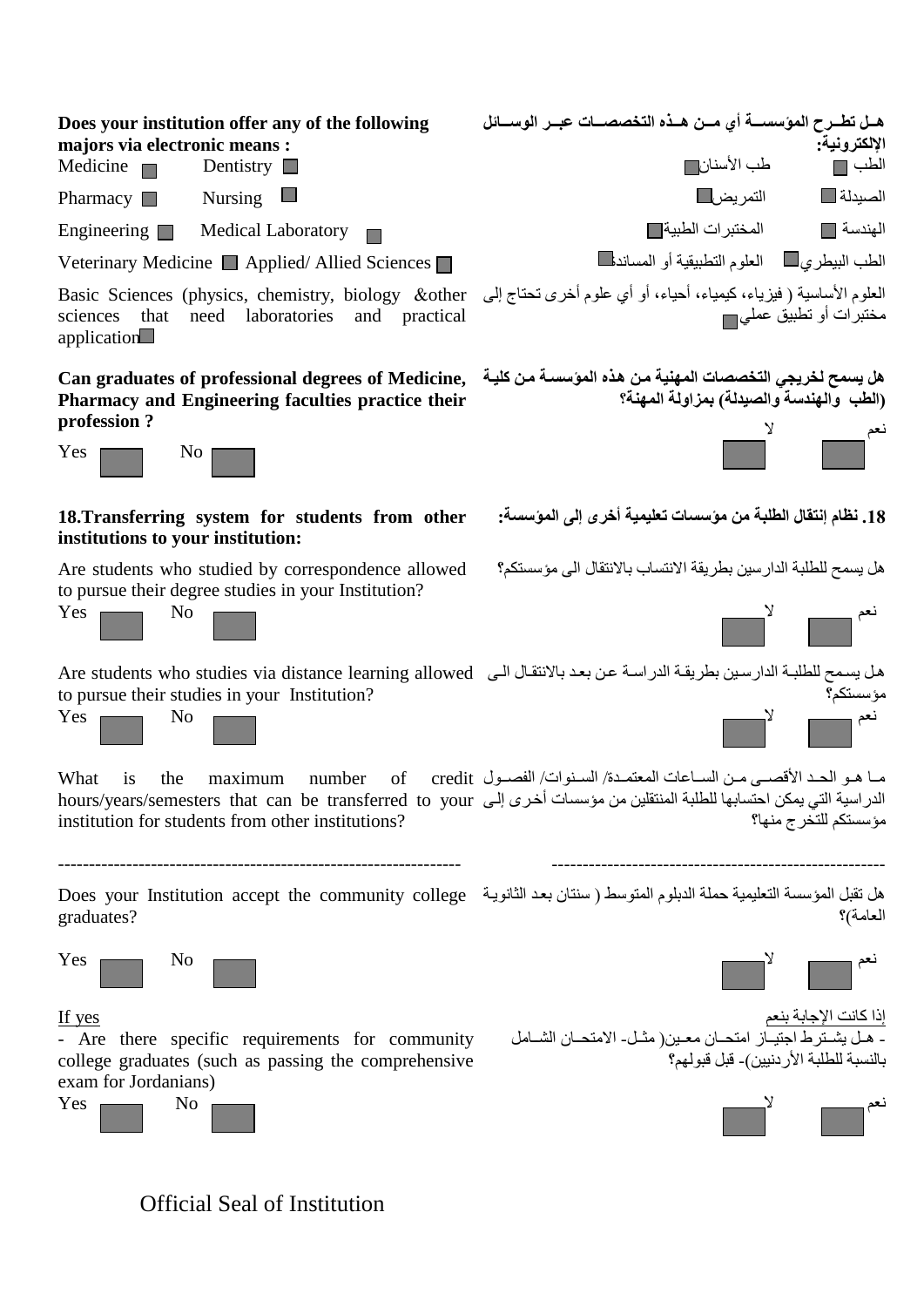| - مـا عدد ( نسبة) السـاعات الدراسـية/ المـواد التـي يتم أحتسـابـها بـحـد   What is the maximum number (proportion) of the<br>equivalenced credit hours/ subjects?                                                                                               | أقصبي؟                                                                                                                                                                             |
|-----------------------------------------------------------------------------------------------------------------------------------------------------------------------------------------------------------------------------------------------------------------|------------------------------------------------------------------------------------------------------------------------------------------------------------------------------------|
| 19. What has your Institution achieved since its<br>establishment in the areas of updating educational<br>materials and using electronic means? (Use extra paper if<br>needed while indicatining the question).                                                 | 19. ماذا حققت المؤسسة من تطور منذ نشـأتها فـي مجـالات تحديث<br>المواد التعليمية و استخدام الوسائل الالكترونية؟<br>(استخدم أور اق إضافية إذا دعت الحاجة مع الإشارة للسؤال )         |
| 20. What is the number of books and periodicals in<br>the electronic liberary?                                                                                                                                                                                  | 20. ما هو عدد الكتب و الدوريات في المكتبة الإلكترونية؟                                                                                                                             |
| 22. What is the technological infrastructure<br>available to your Institution? and how can it<br>guarantee information security and ongoing<br>delivery to beneficiaries? (Use extra paper if needed while<br>indicatining the question).                       | 21. مـا هي البنيــة التحتيــة المتوفرة لـدى المؤسســة؟ و كيـف تضـمن<br>أمن المعلومات و أستمرارية الوصول إلى المستفيدين؟<br>(استخدم أوراق إضافية إذا دعت الحاجة مع الإشارة للسؤال ) |
| 22. What is the adopted mechanism for direct التفاعلي المباشر عبر At is the adopted mechanism for direct .22.<br><b>Teaching-Learning</b><br>interactive<br>via<br>process<br>electronic means?<br>(Use extra paper if needed while indicatining the question). | الوسائل الإلكترونية بين الأساتذه والطلبة؟<br>(استخدم أوراق إضافية إذا دعت الحاجة مع الإشارة للسؤال )                                                                               |
|                                                                                                                                                                                                                                                                 |                                                                                                                                                                                    |
|                                                                                                                                                                                                                                                                 |                                                                                                                                                                                    |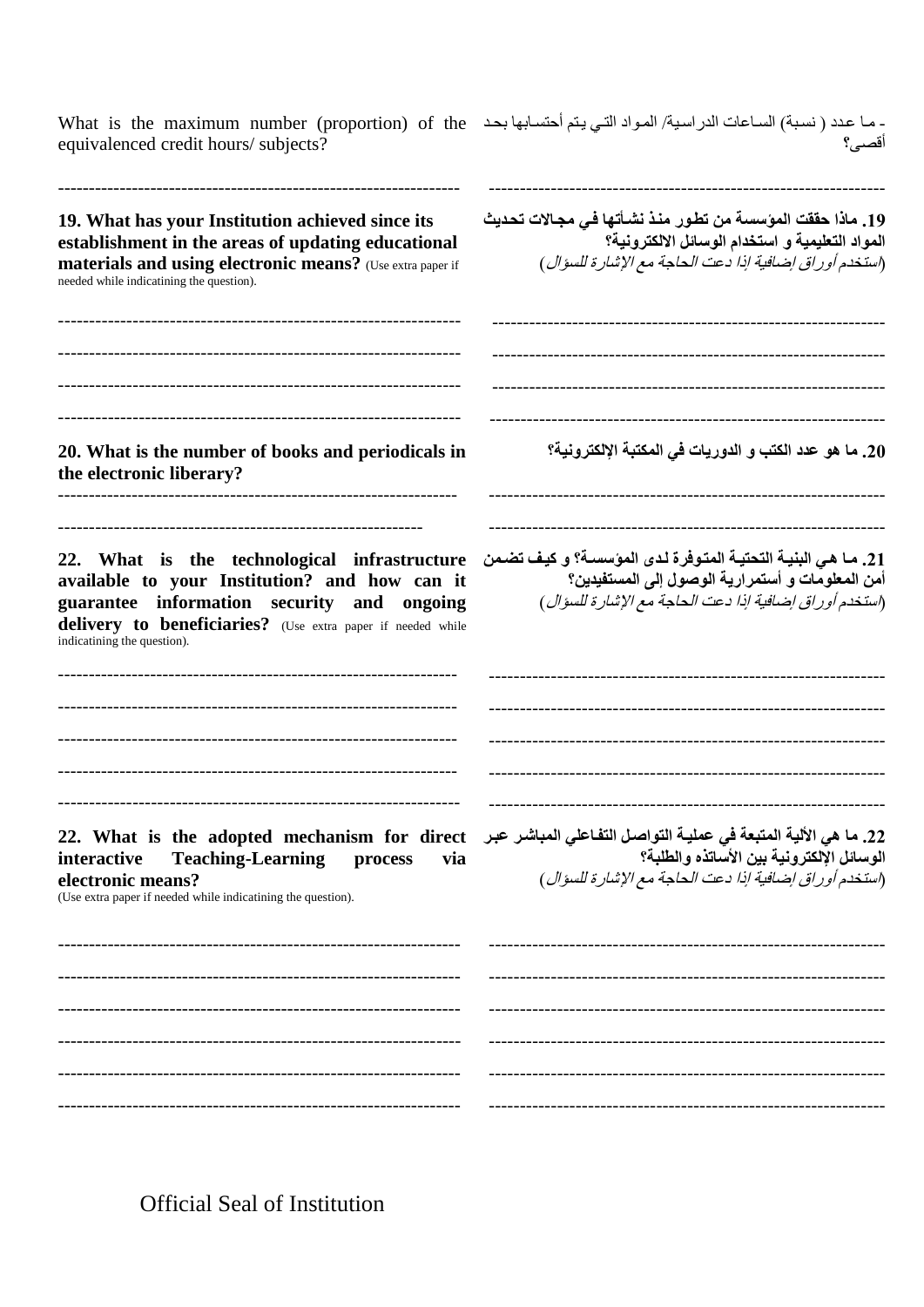23. How and Where are Exams held?

# 23. كيف وأين يتم عقد الأمتحانات؟

| 24. Are there any joint programs with other higher                                           | 24. هل هناك برامج مشتركة مع مؤسسات تعليم عال أخرى لمنح<br>الدعدلة ؟             |
|----------------------------------------------------------------------------------------------|---------------------------------------------------------------------------------|
| education institutions to award degrees?                                                     | الدرجات؟                                                                        |
| (If yes, what is the nature of such programs? and how<br>are certificates awarded?)          | (إذا كانت الإجابـة نعم، مـا هـي طبيعـة هذه البـرامج؟ وكيف تصـدر<br>الشهادات؟)   |
|                                                                                              |                                                                                 |
|                                                                                              |                                                                                 |
|                                                                                              |                                                                                 |
|                                                                                              |                                                                                 |
|                                                                                              |                                                                                 |
|                                                                                              |                                                                                 |
| Any additional information about the<br>25.                                                  | 25. أي معلومــات إضــافيـة عـن الموّسســة ترغب بـذكر ها لـدعم طلـب<br>الاعتراف· |
| Institution you wish to provide to support your                                              | الاعتراف:                                                                       |
| application for recognition: (Use extra paper if needed while<br>indicatining the question). | (استخدم أوراق إضافية إذا دعت الحاجة مع الإشارة للسؤال)                          |
|                                                                                              |                                                                                 |
|                                                                                              |                                                                                 |
|                                                                                              |                                                                                 |
|                                                                                              |                                                                                 |
|                                                                                              |                                                                                 |
|                                                                                              |                                                                                 |
|                                                                                              |                                                                                 |
|                                                                                              |                                                                                 |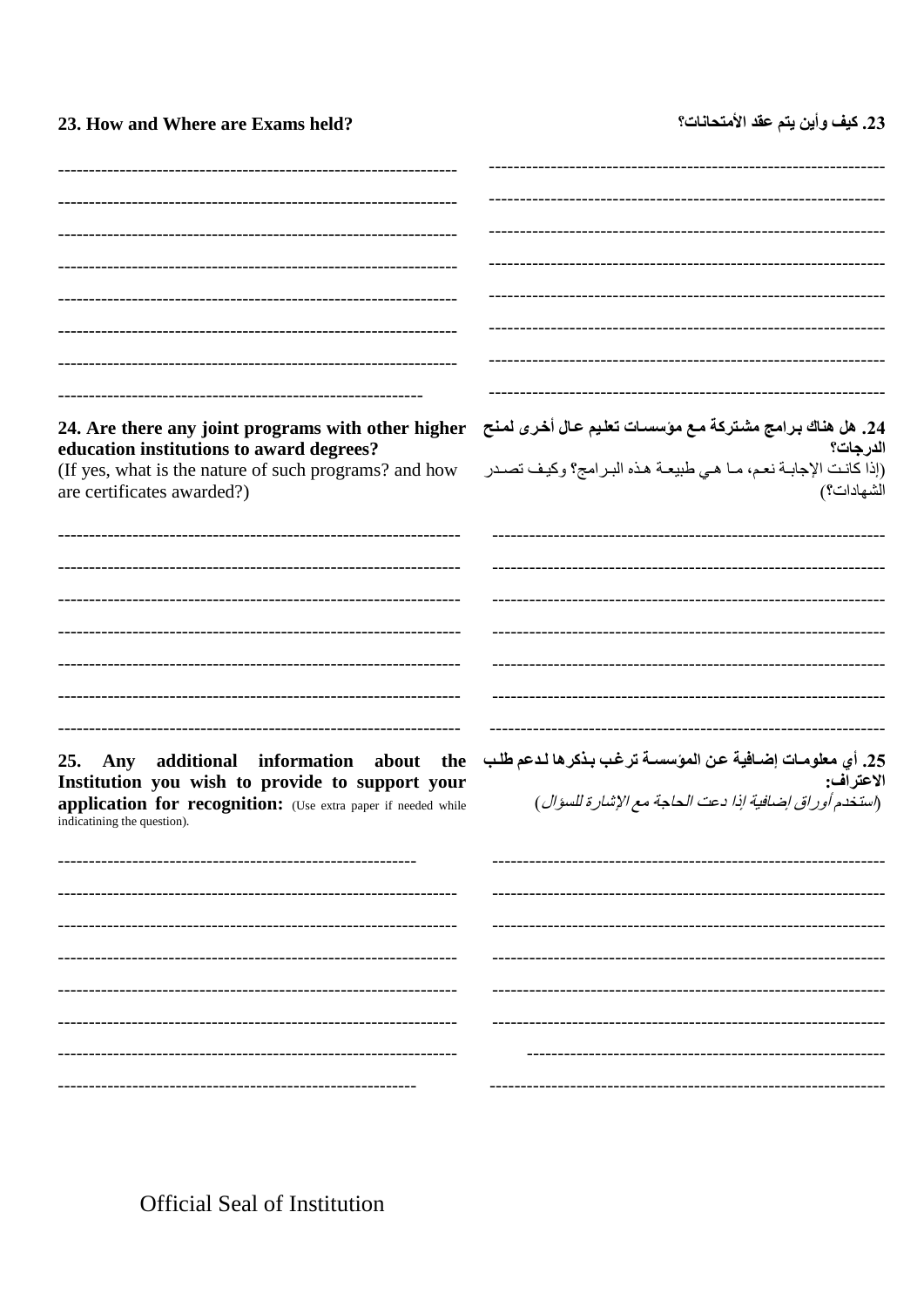### 26. Please fill out the following two tables:

#### Table number (1)

Number of Teaching Staff in the academic year

| ------- / -------<br>--------- / ------ |                  |             |                  |                  |                   |                                |             |                            |                        |
|-----------------------------------------|------------------|-------------|------------------|------------------|-------------------|--------------------------------|-------------|----------------------------|------------------------|
| معيد                                    | مدرس             | مدرس        | أستاذ مساعد      | أستاذ مشارك      | أستاذ             | أعضاء الهيئة التدريسية         |             | الكلية/التخصص              | الرقم                  |
| <b>Teacher</b>                          | مساعد            | lecturer    | <b>Assistant</b> | <b>Associate</b> | Prof.             | <b>Teaching Staff</b>          |             | <b>Faculty/Major</b>       | No                     |
| <b>Assistant</b>                        | <b>Associate</b> |             | Prof.            | Prof.            |                   | متفرغين گفير متفرغين           |             |                            |                        |
|                                         | Lecturer         |             |                  |                  |                   | <b>Part-timers Full-timers</b> |             |                            |                        |
|                                         |                  |             |                  |                  |                   |                                |             |                            |                        |
|                                         |                  |             |                  |                  |                   |                                |             |                            | $---$                  |
|                                         |                  |             |                  |                  |                   |                                |             |                            |                        |
|                                         |                  |             |                  |                  | --------          |                                |             |                            | $- - - - -$            |
| .                                       |                  |             |                  |                  | --------          |                                |             |                            | $- - - - -$            |
|                                         |                  |             |                  |                  |                   |                                |             |                            |                        |
| ----------                              | -----------      | ----------- | ______________   | -----------      | ---------         | -------------                  | ---------   |                            | $- - - - -$            |
| ---------                               | --------         |             | .                |                  | $- - - - - - - -$ |                                |             |                            | $- - - - -$            |
| ---------                               |                  | ----------  | .                |                  | --------          | ------------                   | .           |                            | $- - - - -$            |
|                                         |                  |             |                  |                  |                   |                                |             |                            |                        |
|                                         |                  |             |                  |                  |                   |                                |             |                            | $- - - - -$            |
| --------                                |                  |             |                  |                  |                   |                                |             |                            |                        |
|                                         |                  |             |                  |                  |                   |                                |             |                            | $- - - - -$            |
| ---------                               |                  |             |                  |                  | $- - - - - - - -$ |                                |             |                            |                        |
|                                         |                  |             |                  |                  |                   |                                |             |                            | $- - - - -$            |
|                                         |                  |             |                  |                  |                   |                                |             |                            | $- - - - -$            |
| .                                       | -----------      | ----------- | .                |                  | $- - - - - - - -$ |                                |             |                            | $- - - - -$            |
| .                                       |                  | ----------- | ------------     |                  | --------          |                                |             |                            | $- - - - -$            |
|                                         |                  |             |                  |                  |                   |                                |             |                            |                        |
| .                                       | ------------     | ----------- | -------------    | -----------      | $- - - - - - - -$ | -------------                  |             |                            | $- - - - -$            |
| ---------                               | ----------       | ----------- | ------------     |                  | --------          | -------------                  |             |                            | $- - - - -$            |
| ---------                               | ----------       | ----------  | ----------       |                  | --------          |                                |             |                            | $- - - - -$            |
| --------                                |                  |             |                  |                  |                   |                                |             |                            | $- - - - -$            |
|                                         |                  |             |                  |                  |                   |                                |             |                            |                        |
| ----------                              | -----------      | ----------- | ----------       |                  | --------          |                                |             |                            | $\cdots \cdots \cdots$ |
| ---------                               |                  |             |                  |                  | --------          |                                |             |                            | $- - - - -$            |
| ----------                              | -----------      | ----------- | -------------    | -----------      | --------          | -------------                  | --------    |                            | $- - - - -$            |
| ----------                              |                  | ----------- | ----------       |                  | $- - - - - - - -$ |                                |             |                            | $\frac{1}{2}$          |
|                                         |                  |             |                  |                  |                   |                                |             |                            |                        |
| ----------                              | -----------      | ----------- | -------------    | -----------      | $- - - - - - - -$ | -------------                  | ----------- | -------------------------- | $\cdots \cdots$        |
| ----------                              |                  |             |                  |                  | --------          |                                |             |                            |                        |
|                                         |                  |             |                  |                  | -------           |                                |             |                            |                        |
|                                         |                  |             |                  |                  |                   |                                |             |                            |                        |
|                                         |                  |             |                  |                  |                   |                                |             |                            |                        |
|                                         |                  |             |                  |                  |                   |                                |             |                            |                        |
| ----------                              |                  |             |                  |                  |                   |                                |             |                            | -----                  |
|                                         |                  |             |                  |                  |                   |                                |             | العدد الأجمالي             |                        |
|                                         |                  |             |                  |                  |                   |                                |             |                            |                        |
|                                         |                  |             |                  |                  | ---------         |                                | ----------  | <b>Total Number</b>        |                        |

### جدول رقم (1)

عدد أعضاء الهيئة التدريسية في المؤسسة للعام الدراسي

**Official Seal of Institution** 

### 26. يرجى تعبئة الجدولين التاليين :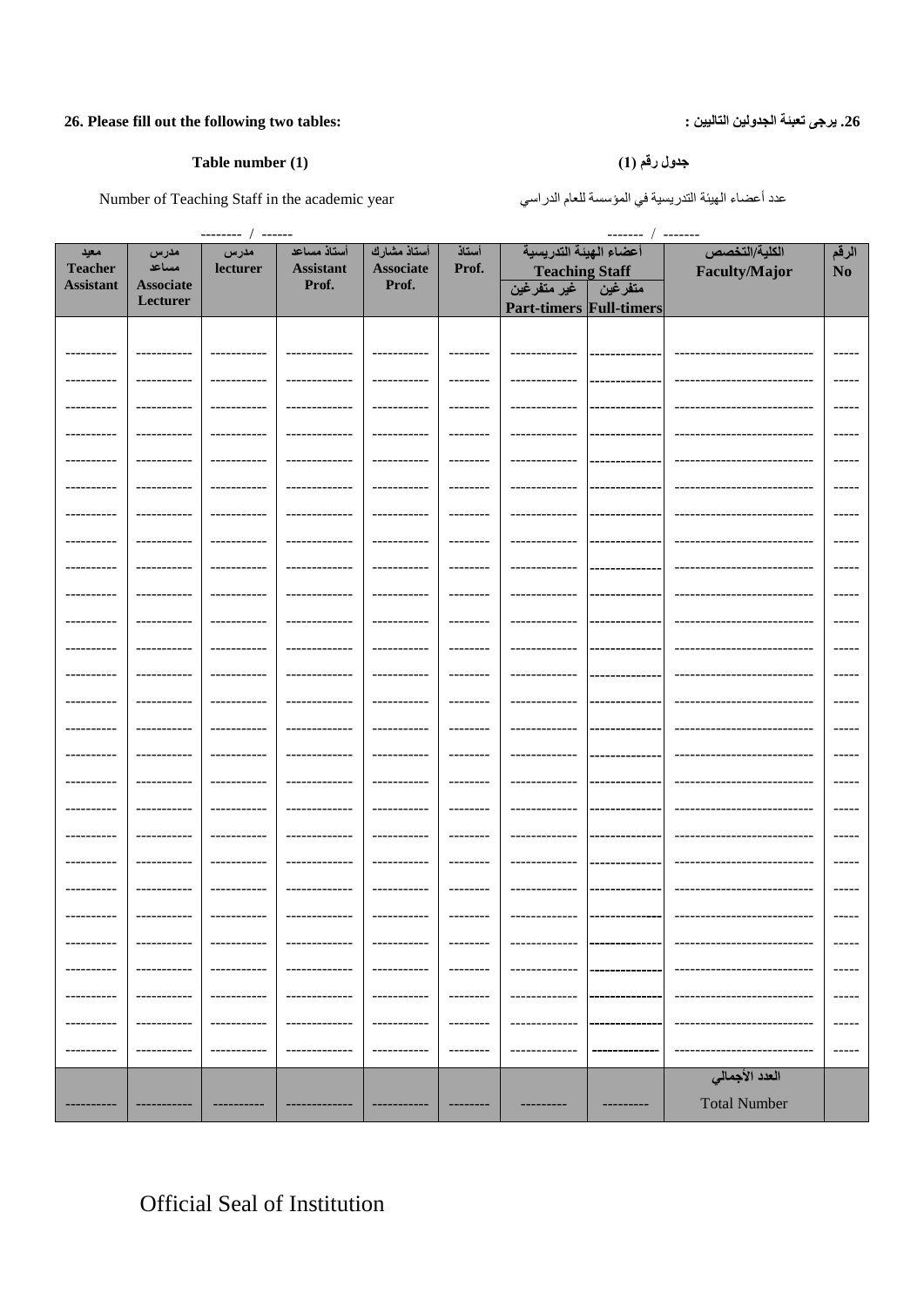#### Table number (2)

### جدول رقم (2)

Staff in the academic year:

عدد حملة الدكتوراه من أعضاء الهيئة التدريسية المتفر غين وغير المتفر غين Number of Ph.D holders of all Full-time and Part-time Teaching للعام الدراسي:

 $--- 1$ الكلية/ التخصص حملة الدكتوراه أعضاء الهيئة التدريسية الرقم Ph.D. holders **Teaching Staff**  $N<sub>0</sub>$ **Faculty/Major** غير متفرغين متفرغين Part-timers Full-timers للمست --------------- $\frac{1}{2}$  $\frac{1}{2}$  $\frac{1}{1}$  $\frac{1}{2}$  $\frac{1}{2}$ ----- $\frac{1}{2}$  $\frac{1}{2}$  $\frac{1}{2}$  $\frac{1}{2}$  $\frac{1}{2}$ --------------- $\frac{1}{2}$  $\frac{1}{1}$ ----- $\frac{1}{1}$  $\overline{\bigvee}$  (Total Number) العدد الإجمالي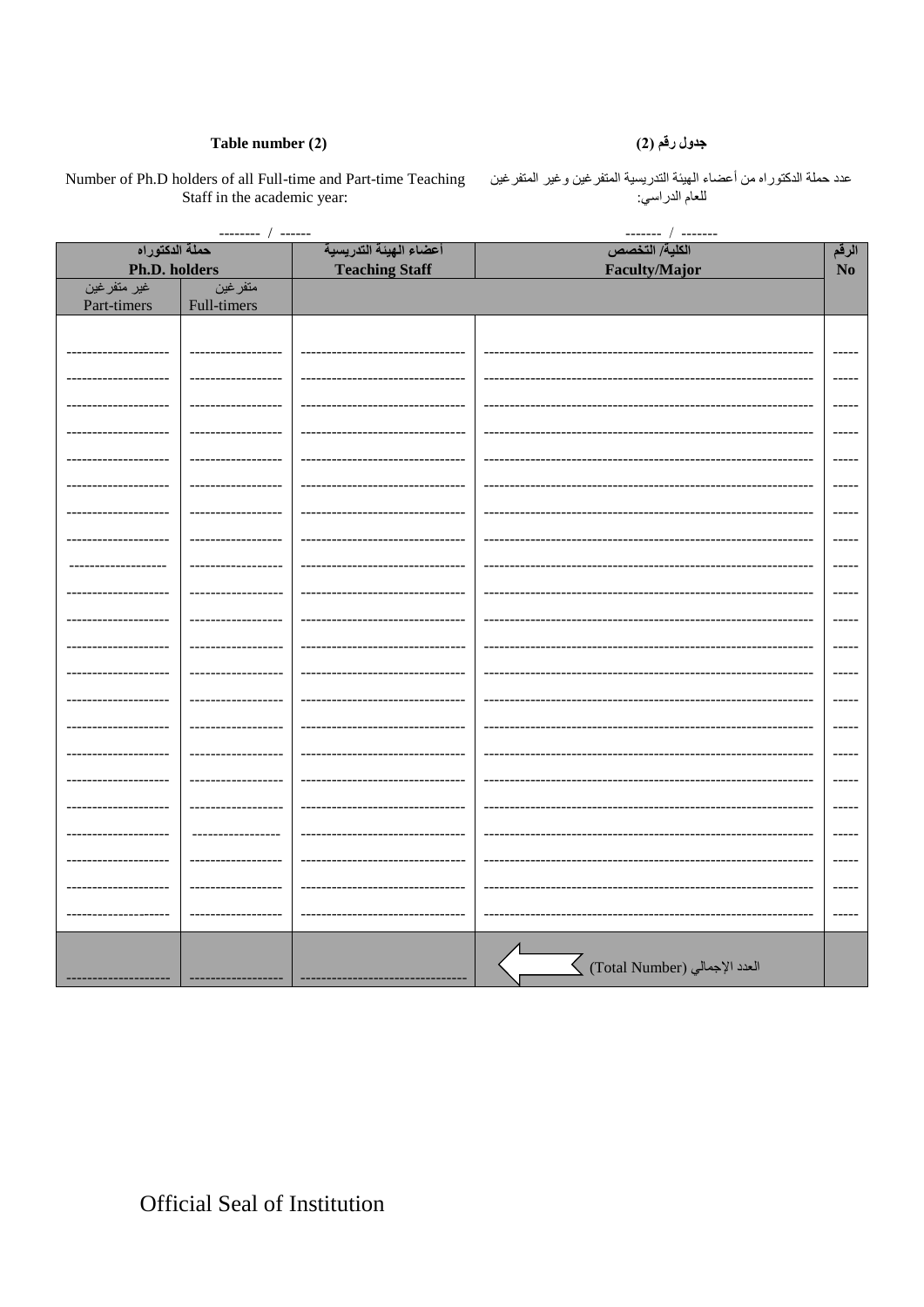| (Very Important)<br>Please attach the following documents:                                                                                                                                                                                                                                                                                                                                                                     | (هام جدا <u>)</u><br>يرجى أرفاق الوثائق التالية:                                                                                                                                                       |
|--------------------------------------------------------------------------------------------------------------------------------------------------------------------------------------------------------------------------------------------------------------------------------------------------------------------------------------------------------------------------------------------------------------------------------|--------------------------------------------------------------------------------------------------------------------------------------------------------------------------------------------------------|
| (1) كتاب اعتماد الجامعة من الجهة المسؤولة مصدق حسب (1) Duly authenticated letter of accreditation by the<br>competent authority.                                                                                                                                                                                                                                                                                               | الأصول                                                                                                                                                                                                 |
| (2) كتب اعتماد مصدقة حسب الأصول لجميع البرامج التي Duly authenticated letters of accreditation for all<br>programs offered by the institution                                                                                                                                                                                                                                                                                  | تطر حها المؤسسة                                                                                                                                                                                        |
| (3) The academic plan for each major.                                                                                                                                                                                                                                                                                                                                                                                          | (3) الخطة الدر اسية لكل تخصص.                                                                                                                                                                          |
| (4) فَائِمَة بِأَسِمَاءِ أَعْضَاءِ الْهِيئَةِ الْتَدْرِيسِيةِ وفَقَا لِلْإِرْقَامِ الْمُذْكُورِةِ " A list of the names of the entire teaching staff, in فَائِمَةٌ بِأَسْمَاءِ الْهِيئَةِ الْتَدْرِيسِيةِ وفَقَا لِلْإِرْقَام<br>accordance with the figures mentioned in the tables<br>above, including:<br>A) Academic ranking<br>B) Email adress<br>C) Start & End dates of work<br>(for each member of the teaching staff) | في الجداول اعلاه مع ذكر :<br>أ) الرتبة الأكاديمية<br>ب) البريد الإلكتروني<br>ج) تاريخ بدء العمل ونهايته<br>(وذلك لكل عضو هيئة تدريس)                                                                   |
| - In the case that the institution offers traditional and<br>non-traditional programs at the same time, it should fill<br>out separate forms as indicated in page (1).                                                                                                                                                                                                                                                         | ـ فـي حـال كانـت المؤسسـة تطـرح  بـرامج تعلـيم تقليديـة وـغيـر<br>تقليديــة فــي آن واحـد عليـهـا تـعبئــة نمــوذجين منفصـلين كمــا هـو<br>موضح في صفحة (1).                                           |
| Furthrmore, the institution should attach separate lists<br>of the names of the entire teaching staff in each type<br>(traditional, non-traditional), including the details<br>referred to in 4 above for each member of the<br>teaching staff                                                                                                                                                                                 | وعــلاوة علــي ذلــك، يتعـين علــي المؤسســـة إرفــاق كشــوفات<br>منفصلة لأعضاء الهيئـة التدريسـية فـى كل نـوع (تقليدي، غيـر<br>تقليدي) مع ذكر التفاصيل الـوارد أعـلاه فـى 4 لكـل عضـو هيئـة<br>تدريس. |
| (5) التصنيف الأكاديمي العالمي للمؤسسة مع ذكر اسم جهة " International academic ranking of the institution and (5)<br>the name of the ranking.<br>(6) Please consider accuracy in filling out the forms.                                                                                                                                                                                                                         |                                                                                                                                                                                                        |

Answer all the questions as set out in the forms and attach the required documents in accordance with the stipulated conditions.

(6) يرجـى مراعــاة الدقــة فــي تعبئــة النمــاذج. أجـب علــى كافــة األسئلة كما هي واردة في النموذج وأرفق األورات المطلوبة وفقا للطروط.